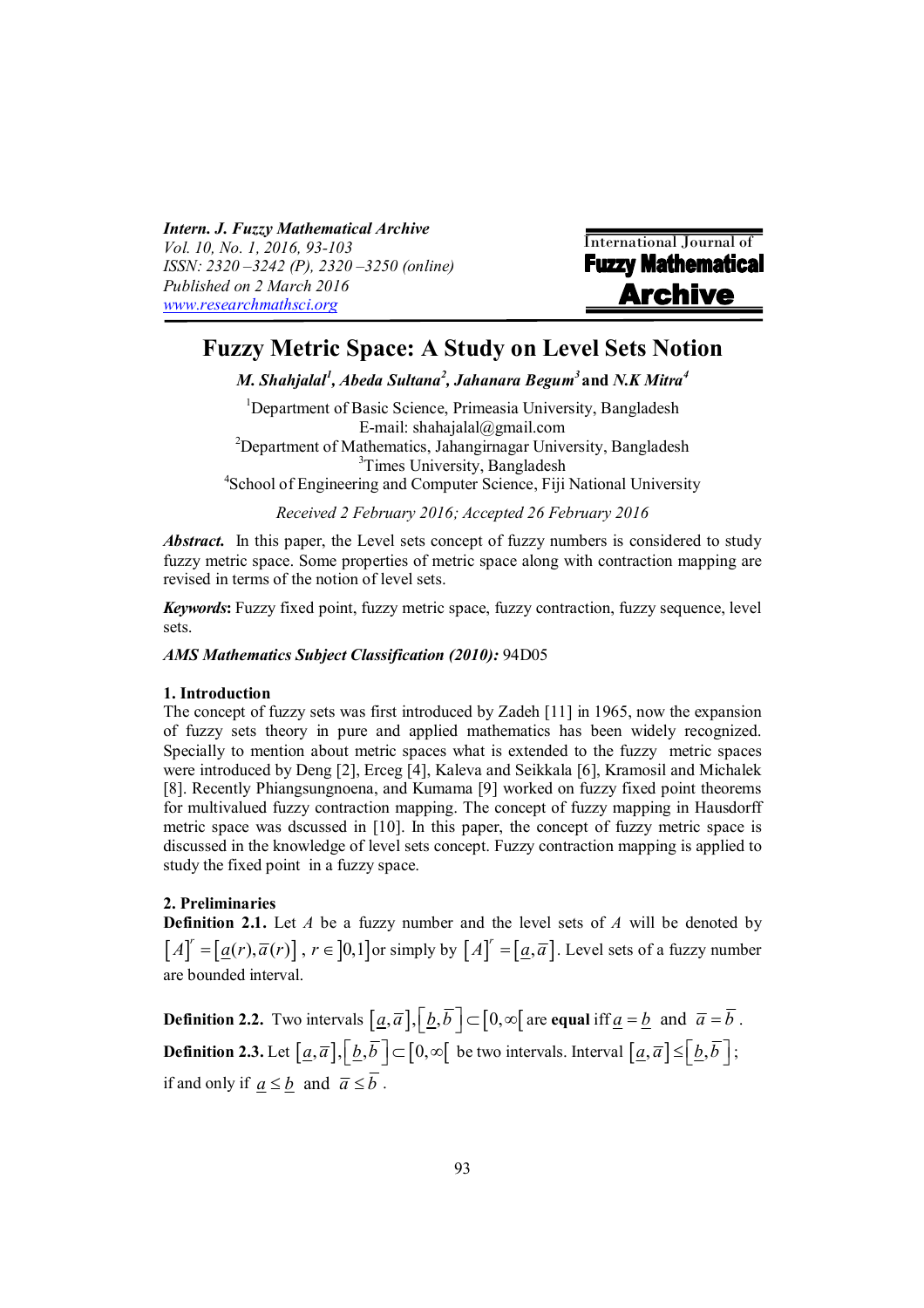**Definition 2.4.** Let  $[\underline{a}, \overline{a}]$ ,  $[\underline{b}, \overline{b}]$ ,  $[\underline{c}, \overline{c}] \subset [0, \infty[$  be three intervals. The less then relation among three intervals is denoted by

$$
\left[\underline{a}, \overline{a}\right] < \left[\underline{b}, \overline{b}\right] < \left[\underline{c}, \overline{c}\right] \text{ iff } \underline{a} < \underline{b} < \underline{c} \text{ and } \overline{a} < \overline{b} < \overline{c}.
$$

**Definition 2.5.** Distance between two intervals: Let  $[\underline{a}, \overline{a}]$ ,  $[\underline{b}, \overline{b}] \subset [0, \infty[$  be two intervals. The distance between the intervals is defined by

$$
d\left(\left[\underline{a},\overline{a}\right],\left[\underline{b},\overline{b}\right]\right)=\max\left\{\left|\underline{a}-\underline{b}\right|,\left|\overline{a}-\overline{b}\right|\right\}.
$$

**Properties 2.6.** Let  $X = [0, \infty)$  and  $[\underline{a}, \overline{a}]$ ,  $[\underline{b}, \overline{b}]$ ,  $[\underline{c}, \overline{c}] \subset X$  are such that  $\underline{a} < \underline{b} < \underline{c}$ , and  $\overline{a} < \overline{b} < \overline{c}$ . Then

i) 
$$
d([a,\overline{a}],[\underline{b},\overline{b}]) \ge 0
$$
  
\nii)  $d([a,\overline{a}],[\underline{b},\overline{b}]) = 0$  iff  $[\underline{a},\overline{a}] = [\underline{b},\overline{b}]$   
\niii)  $d([\underline{a},\overline{a}],[\underline{b},\overline{b}]) = d([\underline{b},\overline{b}],[\underline{a},\overline{a}])$   
\niv)  $d([\underline{a},\overline{a}],[\underline{c},\overline{c}]) \le d([\underline{a},\overline{a}],[\underline{b},\overline{b}]) + d([\underline{b},\overline{b}],[\underline{c},\overline{c}])$   
\nv)  $d([\underline{a},\overline{a}]+p,[\underline{b},\overline{b}]+p) = d([\underline{a},\overline{a}],[\underline{b},\overline{b}])$  for any  $p \in \mathbb{R}$ 

$$
d\left(\lambda[\underline{a},\overline{a}],\lambda[\underline{b},\overline{b}]\right) = 0 \text{ for any } \lambda \in \mathbb{R}^+
$$

**Proof :** Given that  $X = [0, \infty)$  and  $[\underline{a}, \overline{a}]$ ,  $[\underline{b}, \overline{b}]$ ,  $[\underline{c}, \overline{c}] \subset X$  are such that  $\underline{a} < \underline{b} < \underline{c}$ , and  $\overline{a} < \overline{b} < \overline{c}$ .

i) By 
$$
d([a, \overline{a}], [b, \overline{b}]) = \max\{|a-b|, |\overline{a}-\overline{b}|\}
$$
 where  $a < b$ , and  $\overline{a} < \overline{b}$ .  
\n $\Rightarrow |a-b|, |\overline{a}-\overline{b}| \neq 0$  and  $|a-b|, |\overline{a}-\overline{b}| > 0$ .  
\nTherefore  $d([a, \overline{a}], [b, \overline{b}]) > 0$ .

ii) Let 
$$
d([a, \overline{a}], [\underline{b}, \overline{b}]) = 0
$$
  
\n $\Rightarrow$  max  $\{|a - \underline{b}|, |\overline{a} - \overline{b}|\} = 0$   
\nSince both  $|\underline{a} - \underline{b}|, |\overline{a} - \overline{b}| \ge 0$ , so max  $\{|a - \underline{b}|, |\overline{a} - \overline{b}|\} = 0$  shall occur only when  
\n $|\underline{a} - \underline{b}| = 0$  and  $|\overline{a} - \overline{b}| = 0$ ,  
\n $\Rightarrow \underline{a} - \underline{b} = 0$  and  $\overline{a} - \overline{b} = 0$   
\n $\Rightarrow \underline{a} = \underline{b}$  and  $\overline{a} = \overline{b}$ ,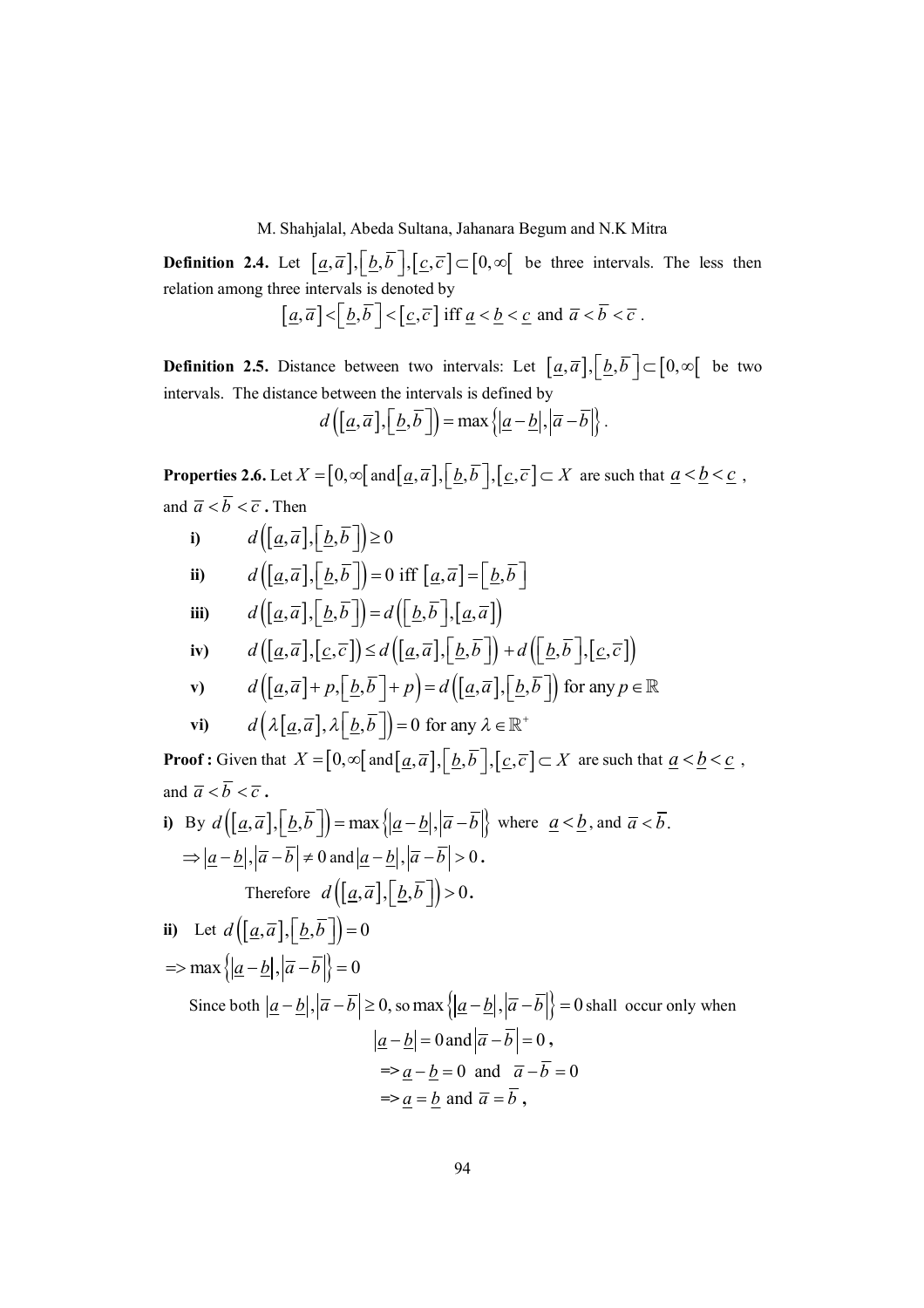Therefore 
$$
[\underline{a}, \overline{a}] = [\underline{b}, \overline{b}]
$$
.  
\nAgain let  $[\underline{a}, \overline{a}] = [\underline{b}, \overline{b}]$  which implies that  $\underline{a} = \underline{b}$  and  $\overline{a} = \overline{b}$ . Therefore  
\n $\underline{a} - \underline{b} = 0$  and  $\overline{a} - \overline{b} = 0$ .  
\nSo  $\max \{ |\underline{a} - \underline{b}|, |\overline{a} - \overline{b}| \} = 0$   
\n $\Rightarrow d ([\underline{a}, \overline{a}], [\underline{b}, \overline{b}]) = 0$ .

$$
d\left(\left[\underline{a},\overline{a}\right],\left[\underline{b},\overline{b}\right]\right) = \max\left\{\left|\underline{a}-\underline{b}\right|,\left|\overline{a}-\overline{b}\right|\right\} = \max\left\{\left|\overline{a}-\overline{b}\right|,\left|\underline{a}-\underline{b}\right|\right\} = d\left(\left[\underline{b},\overline{b}\right],\left[\underline{a},\overline{a}\right]\right)
$$

iv) We have 
$$
\underline{a} < \underline{b} < \underline{c}
$$
,  $\overline{a} < \overline{b} < \overline{c}$ . So  
\n
$$
\max \{ |\underline{a} - \underline{c}|, |\overline{a} - \overline{c}| \} \le \max \{ |\underline{a} - \underline{b}|, |\overline{a} - \overline{b}| \} + \max \{ |\underline{b} - \underline{c}|, |\overline{b} - \overline{c}| \}
$$
\n
$$
= > d \left( [\underline{a}, \overline{a}], [\underline{c}, \overline{c}] \right) \le d \left( [\underline{a}, \overline{a}], [\underline{b}, \overline{b}]\right) + d \left( [\underline{b}, \overline{b}], [\underline{c}, \overline{c}]\right).
$$

**iii)**

v) Clearly, 
$$
\left( [\underline{a}, \overline{a}] + p, [\underline{b}, \overline{b}] + p \right) = \left( [\underline{a} + p, \overline{a} + p], [\underline{b} + p, \overline{b} + p] \right)
$$
  
\n $\Rightarrow d \left( [\underline{a}, \overline{a}] + p, [\underline{b}, \overline{b}] + p \right) = d \left( [\underline{a} + p, \overline{a} + p], [\underline{b} + p, \overline{b} + p] \right) = \max \{ |\underline{a} + p - \underline{b} - p|, |\overline{a} + p - \overline{b} - p| \}$   
\n $\Rightarrow d \left( [\underline{a}, \overline{a}] + p, [\underline{b}, \overline{b}] + p \right) = \max \{ |\underline{a} - \underline{b}|, |\overline{a} - \overline{b}| \} = d \left( [\underline{a}, \overline{a}], [\underline{b}, \overline{b}] \right).$ 

vi) Clearly, for 
$$
\lambda > 0
$$
,  $\lambda [\underline{a}, \overline{a}] = [\lambda \underline{a}, \lambda \overline{a}]$  and  $\lambda [\underline{b}, \overline{b}] = [\lambda \underline{b}, \lambda \overline{b}]$   
\n $\Rightarrow d(\lambda [\underline{a}, \overline{a}], \lambda [\underline{b}, \overline{b}]) = d([\lambda \underline{a}, \lambda \overline{a}], [\lambda \underline{b}, \lambda \overline{b}]) = \max \{ |\lambda \underline{a} - \lambda \underline{b}|, |\lambda \overline{a} - \lambda \overline{b}| \}$   
\n $\Rightarrow d(\lambda [\underline{a}, \overline{a}], \lambda [\underline{b}, \overline{b}]) = \max \{ \lambda |\underline{a} - \underline{b}|, \lambda |\overline{a} - \overline{b}| \} = \lambda \max \{ |\underline{a} - \underline{b}|, |\overline{a} - \overline{b}| \} = \lambda d([\underline{a}, \overline{a}], [\underline{b}, \overline{b}])$   
\n $\Rightarrow d(\lambda [\underline{a}, \overline{a}], \lambda [\underline{b}, \overline{b}]) = \max \{ \lambda |\underline{a} - \underline{b}|, \lambda |\overline{a} - \overline{b}| \} = \lambda \max \{ |\underline{a} - \underline{b}|, |\overline{a} - \overline{b}| \}$   
\nTherefore  $d(\lambda [\underline{a}, \overline{a}], \lambda [\underline{b}, \overline{b}]) = \lambda d([\underline{a}, \overline{a}], [\underline{b}, \overline{b}]).$ 

# **3. Level sets based approach to fuzzy metric space**

**Definition 3.1.** Let *A*, *B* and *C* be three fuzzy numbers, their corresponding level sets are  $[A]^{r} = [\underline{a}, \overline{a}]$ ,  $[B]^{r} = [\underline{b}, \overline{b}]$  and  $[C]^{r} = [\underline{c}, \overline{c}]$  for  $r \in [0,1]$ ; respectively.

**Definition 3.2.** Let *X* be a fuzzy number and  $[X]^r$  be set of all *r*-cuts of *X* for  $r \in [0,1]$ . Then the mapping  $d: [X]^r \times [X]^r \rightarrow [0, \infty[$  is called a fuzzy metric if for all  $[\underline{x}, \overline{x}], [\underline{y}, \overline{y}], [\underline{z}, \overline{z}] \in [X]^r$ , the following axioms hold.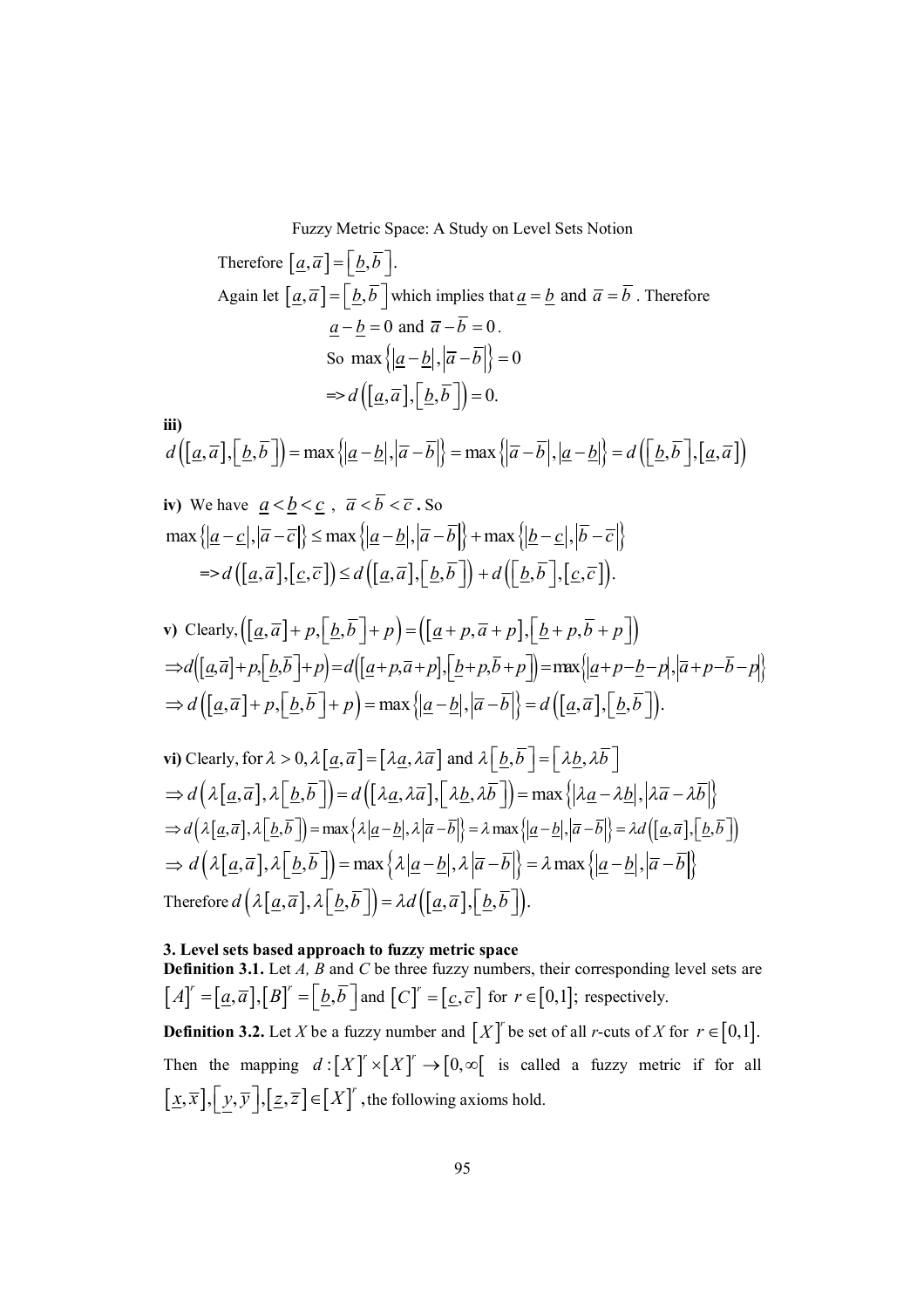(i) 
$$
d([\underline{x}, \overline{x}], [\underline{y}, \overline{y}]) \ge 0
$$

(ii) 
$$
d([x,\overline{x}],[y,\overline{y}]) = 0
$$
 if and only if  $[x,\overline{x}] = [y,\overline{y}]$ 

(iii) 
$$
d([\underline{x}, \overline{x}], [\underline{y}, \overline{y}]) = d([\underline{y}, \overline{y}], [\underline{x}, \overline{x}])
$$

(iv) 
$$
d([\underline{x}, \overline{x}], [\underline{z}, \overline{z}]) \leq d([\underline{x}, \overline{x}], [\underline{y}, \overline{y}]) + d([\underline{y}, \overline{y}], [\underline{z}, \overline{z}])
$$

The set  $[X]$ <sup>r</sup> together with metric *d* on it is called a metric space. It is denoted by  $\left( \left[ X\right] ^{r},d\right)$  .

**Definition 3.3.** Let  $[X]^r = [\underline{x}, \overline{x}]$ ,  $\forall r \in [0,1]$  be level sets of a fuzzy number *X* and *C*[*a,b*] be set of all continuous functions on interval [*a,b*]. Then  $\forall r \in [0,1]$ , we define  $f[X] = f[\underline{x}, \overline{x}] = [f(\underline{x}), f(\overline{x})].$ 

**Example 3.4.** Let  $C[a,b]$  be set of all continuous functions on interval [a,b]. Again suppose that for level sets  $[X]^{r} = [\underline{x}, \overline{x}] \in [a, b]$ ; *C* is a metric space under following metrics:

(i) 
$$
d(f[\underline{x}, \overline{x}], g[\underline{x}, \overline{x}]) = \sup |f[\underline{x}, \overline{x}] - g[\underline{x}, \overline{x}]|
$$
  
(ii) 
$$
d(f[\underline{x}, \overline{x}], g[\underline{x}, \overline{x}]) = \int_{a}^{b} |f[\underline{x}, \overline{x}] - g[\underline{x}, \overline{x}]| d[\underline{x}, \overline{x}]
$$

**Solution:**

(i) Given 
$$
d(f[\underline{x}, \overline{x}], g[\underline{x}, \overline{x}]) = \sup |f[\underline{x}, \overline{x}] - g[\underline{x}, \overline{x}]|
$$
  
\nIt is certain,  
\n
$$
|f[\underline{x}, \overline{x}] - g[\underline{x}, \overline{x}]| \ge 0 \Rightarrow \sup |f[\underline{x}, \overline{x}] - g[\underline{x}, \overline{x}]| \ge 0 \Rightarrow d(f[\underline{x}, \overline{x}], g[\underline{x}, \overline{x}])
$$
\nAgain, Let  $d(f[\underline{x}, \overline{x}], g[\underline{x}, \overline{x}]) = 0$   
\n
$$
\Rightarrow \sup |f[\underline{x}, \overline{x}] - g[\underline{x}, \overline{x}]| = 0 \Rightarrow |f[\underline{x}, \overline{x}] - g[\underline{x}, \overline{x}]| = 0 \Rightarrow f[\underline{x}, \overline{x}] - g[\underline{x}, \overline{x}] = 0
$$
\nTherefore,  $f[\underline{x}, \overline{x}] = g[\underline{x}, \overline{x}].$   
\nFor converse; let  $f[\underline{x}, \overline{x}] = g[\underline{x}, \overline{x}]$  that is  $f[\underline{x}, \overline{x}] = g[\underline{x}, \overline{x}].$   
\nThen  $f[\underline{x}, \overline{x}] - g[\underline{x}, \overline{x}] = 0 \Rightarrow |f[\underline{x}, \overline{x}] - g[\underline{x}, \overline{x}]| = 0 \Rightarrow \sup |f[\underline{x}, \overline{x}] - g[\underline{x}, \overline{x}]| = 0$   
\nTherefore  $d(f[\underline{x}, \overline{x}], g[\underline{x}, \overline{x}]) = 0$ .

To show 
$$
d(f[\underline{x}, \overline{x}], g[\underline{x}, \overline{x}]) = d(g[\underline{x}, \overline{x}], f[\underline{x}, \overline{x}])
$$
  
We have  
 $d(f[\underline{x}, \overline{x}], g[\underline{x}, \overline{x}]) = \sup |f[\underline{x}, \overline{x}] - g[\underline{x}, \overline{x}]]$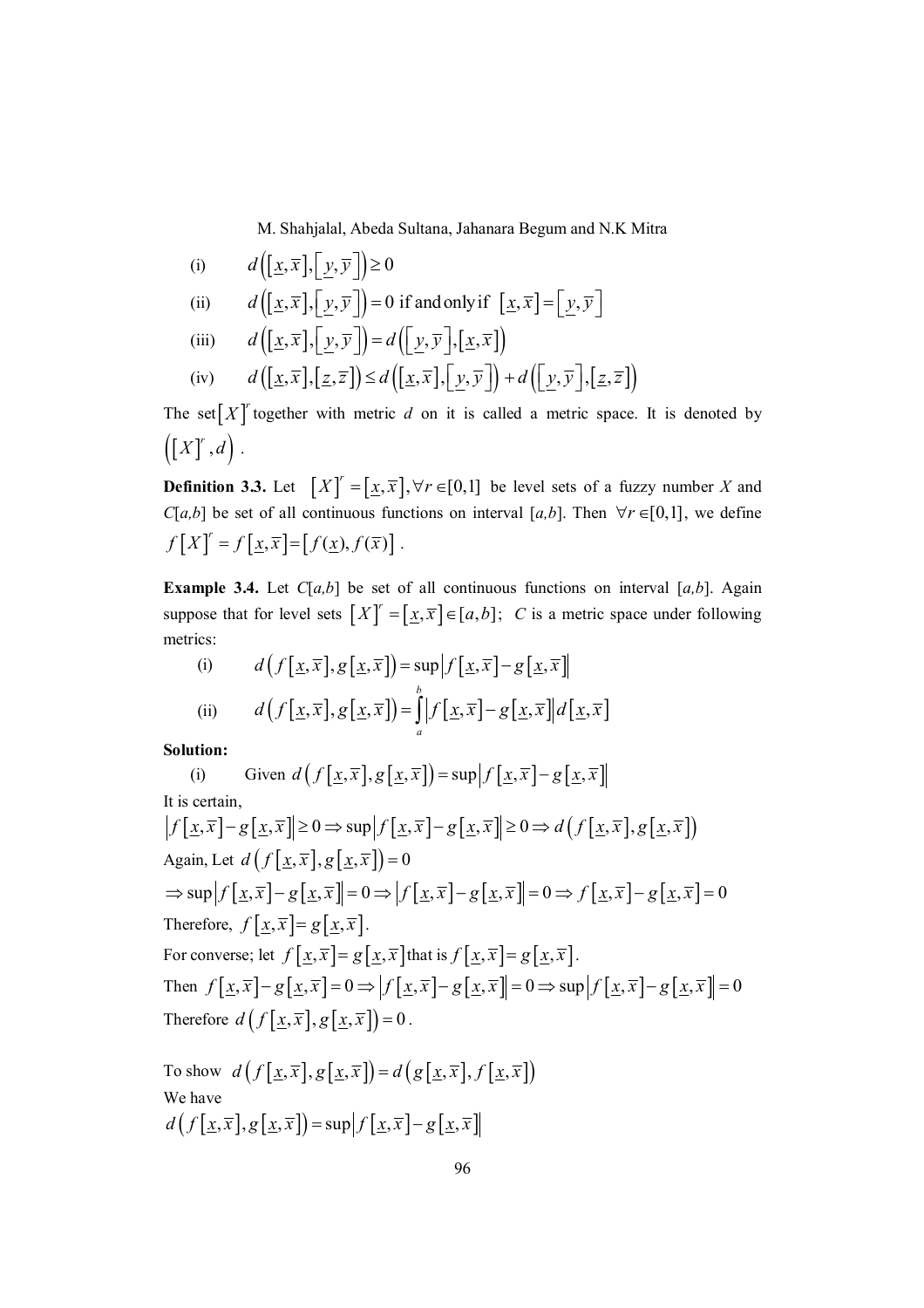$$
= \sup |g[\underline{x}, \overline{x}] - f[\underline{x}, \overline{x}]|
$$
  
\n
$$
= d(g[\underline{x}, \overline{x}], f[\underline{x}, \overline{x}])
$$
  
\nTherefore  $d(f[\underline{x}, \overline{x}], g[\underline{x}, \overline{x}]) = d(g[\underline{x}, \overline{x}], f[\underline{x}, \overline{x}])$   
\nAgain  $d(f[\underline{x}, \overline{x}], g[\underline{x}, \overline{x}]) = \sup |f[\underline{x}, \overline{x}] - g[\underline{x}, \overline{x}]]$   
\n
$$
= \sup |f[\underline{x}, \overline{x}] - h[\underline{x}, \overline{x}] + h[\underline{x}, \overline{x}] - g[\underline{x}, \overline{x}]]
$$
  
\n
$$
\leq \sup |f[\underline{x}, \overline{x}] - h[\underline{x}, \overline{x}] + \sup |h[\underline{x}, \overline{x}] - g[\underline{x}, \overline{x}]]
$$
  
\n
$$
\leq d(f[\underline{x}, \overline{x}], h[\underline{x}, \overline{x}]) + d(h[\underline{x}, \overline{x}], g[\underline{x}, \overline{x}])
$$
  
\nTherefore  $d(f[\underline{x}, \overline{x}], g[\underline{x}, \overline{x}]) \leq d(f[\underline{x}, \overline{x}], h[\underline{x}, \overline{x}]) + d(h[\underline{x}, \overline{x}], g[\underline{x}, \overline{x}]).$ 

Thus we see that all axioms of metric space are satisfied for (i), thus the solution is completed. The solution of (ii) is similar.

**Definition 3.5.** Let  $X \in I^{\mathbb{R}}$  be the set of all fuzzy numbers on real line. Sequence of fuzzy numbers is denoted by  $(X_n)$ . The level sets of  $(X_n)$  are denoted by  $([\underline{x}_n, \overline{x}_n])$ .

**Definition 3.6.** Let  $X \in I^{\mathbb{R}}$  be a fuzzy number and  $([\underline{x}, \overline{x}], d)$  be a fuzzy metric space. A sequence  $([\underline{x}_n, \overline{x}_n])$  in a fuzzy metric space  $([\underline{x}, \overline{x}], d)$  is said to be convergent if there exist  $\left[\underline{x}_0, \overline{x}_0\right] \subset \left[\underline{x}, \overline{x}\right]$  such that  $\lim_{n \to \infty} d\left(\left[\underline{x}_n, \overline{x}_n\right], \left[\underline{x}_0, \overline{x}_0\right]\right) = [0, 0]$ . Here  $\left[\underline{x}_0, \overline{x}_0\right]$ is called the limit of the sequence  $(\left[\frac{x}{n}, \overline{x}_n\right])$ .

**Definition 3.7.** [7]  $\forall K \in [0, \infty[$  with  $K = [\underline{k}, \overline{k}]$  is called **generated interval** if  $k \leq \overline{k}$  with  $k \neq \overline{k}$ .

Again  $\forall K \in [0, \infty[$  with  $K = [\underline{k}, \overline{k}]$  is called **degenerated interval** if

$$
\underline{k} \leq k \quad \text{with} \quad \underline{k} = k \ .
$$

**Example 3.7.** [2, 3] is a generated interval and [2,2] is a degenerated interval. Observe that  $[2, 2] = \{2\}$ .

**Definition 3.8.** Let  $X \in I^{\mathbb{R}}$  be a fuzzy number and  $([\underline{x}, \overline{x}], d)$  be a fuzzy metric space. A sequence  $([\underline{x}_n, \overline{x}_n])$  in the fuzzy metric space  $([\underline{x}, \overline{x}], d)$  is said to be a **Cauchy sequence** if for every  $\varepsilon > 0$  there exists a positive integer *N* such that  $d\left(\left[\underline{x}_n,\overline{x}_n\right],\left[\underline{x}_m,\overline{x}_m\right]\right) \leq [\varepsilon,\varepsilon]$  for all  $n,m > N$ .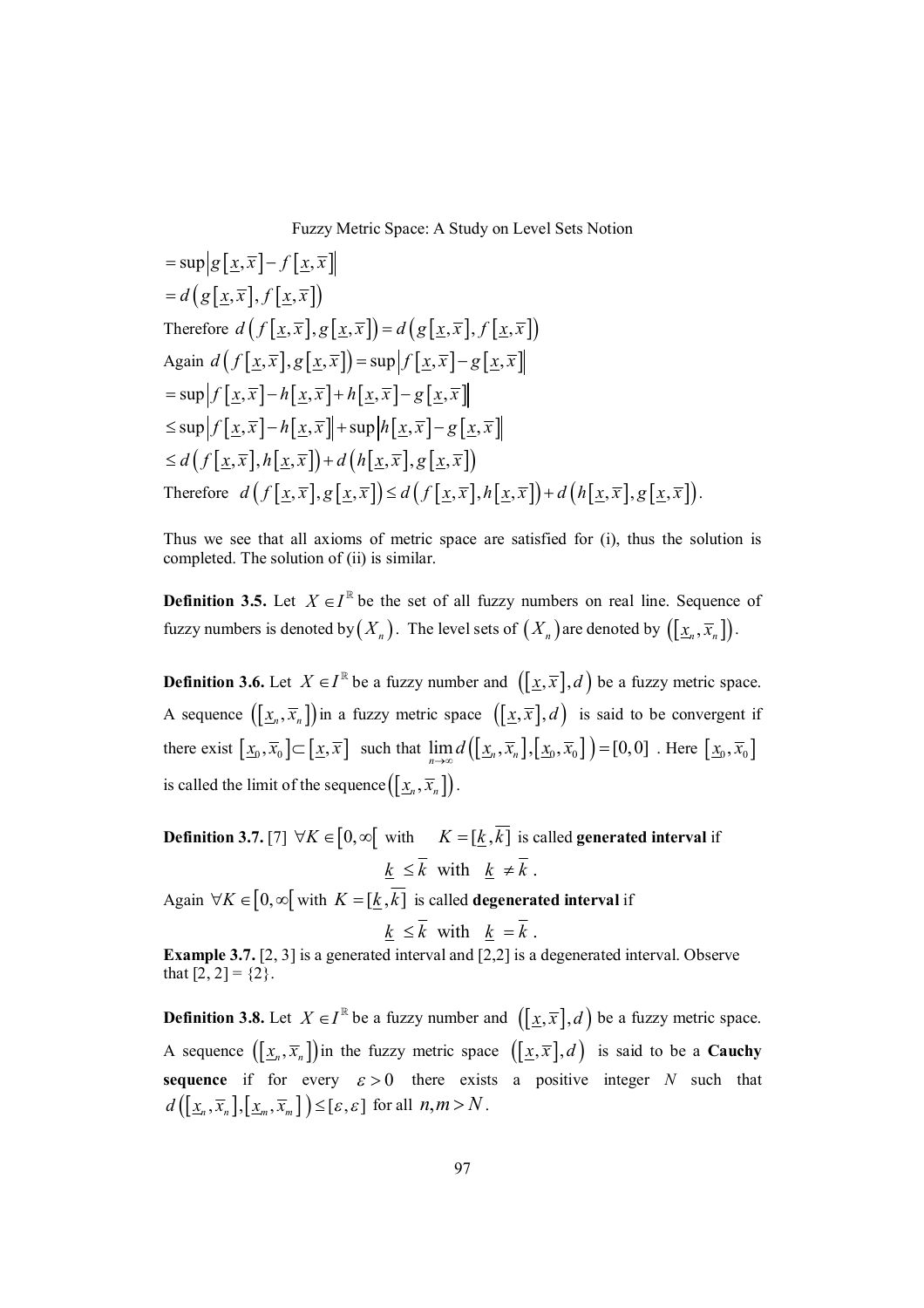**Definition 3.9[5].** A metric space  $(X,d)$  is said to be complete if every Cauchy sequence in it converges to an element of it.

**Theorem 3.10.** The metric space  $([\underline{x}, \overline{x}], d)$  is complete.

**Proof:** Let be  $([\underline{x}_m, \overline{x}_m])$  a Cauchy sequence in  $([\underline{x}, \overline{x}])$ . Let the sequence  $(\lfloor \underline{x}_m, \overline{x}_m \rfloor) = (\lfloor (\underline{x}_m, \underline{x}_{2m}, \ldots), (\overline{x}_{1m}, \overline{x}_{2m}, \ldots) \rfloor) = (\lfloor (\underline{x}_{1m}), (\overline{x}_{1m}) \rfloor).$ Since  $([\underline{x}_m, \overline{x}_m])$  is Cauchy sequence, for given  $\varepsilon > 0$  there exists a positive integer N such that

$$
d\left(\left[\underline{x}_m, \overline{x}_m\right], \left[\underline{x}_n, \overline{x}_n\right]\right) = \max_i \left\{\left|\underline{x}_{im} - \underline{x}_{in}\right|, \left|\overline{x}_{im} - \overline{x}_{in}\right|\right\} < \left[\varepsilon, \varepsilon\right] \text{ for all } n, m > \mathbb{N}.
$$
\nFor every fixed *i*, we have

$$
\left|\underline{x}_{im} - \underline{x}_{in}\right| < \varepsilon \quad m, n > N \text{ and } \left|\overline{x}_{im} - \overline{x}_{in}\right| < \varepsilon \quad m, n > N \tag{1}
$$

Hence for every fixed i, the sequences  $(x_{im})$  and  $(\bar{x}_{im})$  are Cauchy sequence of numbers. So, they converges, say  $\underline{x}_{im} \to \underline{x}_i$  and  $\overline{x}_{im} \to \overline{x}_i$  as  $m \to \infty$ . Using these infinitely many limits say that  $\underline{x}_{im} \to \underline{x}$  and  $\overline{x}_{im} \to \overline{x}$  as  $m \to \infty$ . where  $\underline{x} = (\underline{x}_1, \underline{x}_2, \ldots)$  and  $\overline{x} = (\overline{x}_1, \overline{x}_2, \ldots)$ .

Now from (1), taking 
$$
n \to \infty
$$
, we have

$$
\left|\underline{x}_{im} - \underline{x}\right| \leq \varepsilon \quad m > N \text{ and } \left|\overline{x}_{im} - \overline{x}\right| \leq \varepsilon \quad m > N \tag{2}
$$
  
Since  $\underline{x}_{m} = \left(\underline{x}_{im}\right)$  and  $\overline{x}_{m} = \left(\overline{x}_{im}\right)$  there is a real number  $k_{m}$  such that  
 $\left|\underline{x}_{im}\right| \leq k_{m}$  and  $\left|\overline{x}_{im}\right| = k_{m}$  for all *i*.

We can write

$$
\left| \underline{x}_{i} \right| = \left| \underline{x}_{i} - \underline{x}_{im} + \underline{x}_{im} \right| \text{ and } \left| \overline{x}_{i} \right| = \left| \overline{x} - \overline{x}_{im} + \overline{x}_{im} \right|
$$
  
\n
$$
\Rightarrow \left| \underline{x}_{i} \right| \leq \left| \underline{x}_{i} - \underline{x}_{im} \right| + \left| \underline{x}_{im} \right| \text{ and } \left| \overline{x}_{i} \right| \leq \left| \overline{x} - \overline{x}_{im} \right| + \left| \overline{x}_{im} \right|
$$
  
\n
$$
\Rightarrow \left| \underline{x}_{i} \right| \leq \varepsilon + k_{m} \text{ and } \left| \overline{x}_{i} \right| \leq \varepsilon + k_{m} ; m > N
$$

These inequalities hold for every *i* and right hand side does not involve *i*. Hence sequences  $(\underline{x}_i)$  and  $(\overline{x}_i)$  are bounded sequence.

Now from (2) we have:

 $\max_{i} \left\{ \left| \underline{x}_{im} - \underline{x} \right|, \left| \overline{x}_{im} - \overline{x} \right| \right\} \leq [\varepsilon, \varepsilon]$ ;  $m > N$ . Which implies that and  $|\overline{x}_{im} - \overline{x}| \le \varepsilon$  *m* > *N*.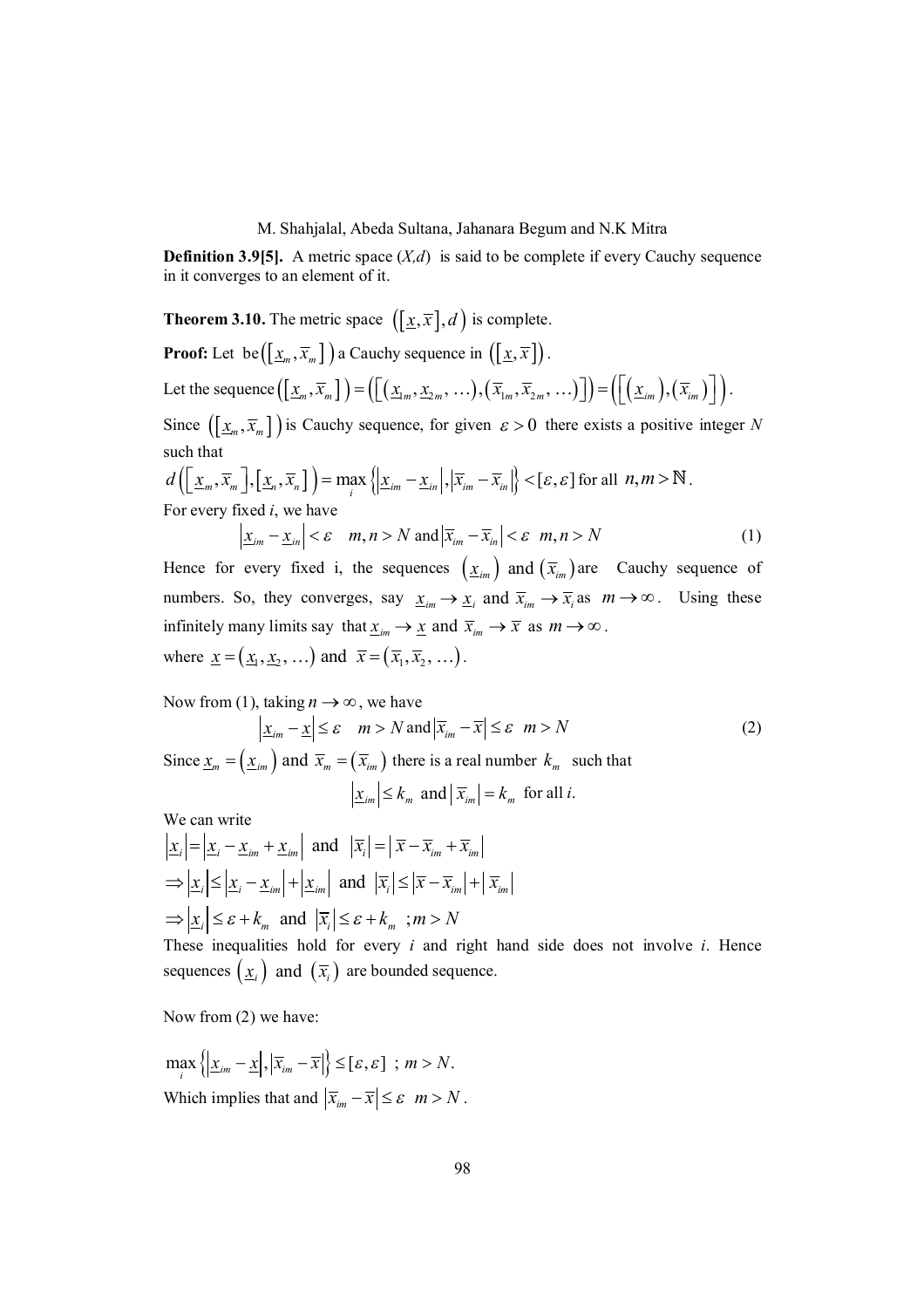Therefore  $d\left(\left\lfloor \frac{x_m}{x_m}, \overline{x}_m \right\rfloor, \left\lfloor \frac{x}{x} \right\rfloor \right) \leq [\varepsilon, \varepsilon]$ ;  $m > N$ .

This shows that fuzzy metric space is  $([x, \overline{x}], d)$  complete.

#### **4. Fixed point of fuzzy metric space**

In classical topology there are notions of fixed point and contraction mapping. In this section we shall present the notions in fuzzy context.

**Definition 4.1[9].** Suppose *X* is any set and  $T: X \rightarrow X$  is a mapping. Then  $x \in X$  is called fixed point of *T* if *Tx*=*x*.

**Definition 4.2.** Let  $X \in I^{\mathbb{R}}$  be a fuzzy number and  $[\underline{x}, \overline{x}] \subset [0, \infty]$  be the set of all level sets of *X*. Suppose  $T : [x, \overline{x}] \rightarrow [x, \overline{x}]$  is a mapping. Then for any  $i \in \mathbb{N}$ ,  $\left[\underline{x}_i, \overline{x}_i\right] \in \left[\underline{x}, \overline{x}\right]$  is called a fixed point of *T* if  $T\left(\left[\underline{x}_i, \overline{x}_i\right]\right) = \left[\underline{x}_i, \overline{x}_i\right]$ .

**Definition 4.3[9].** Let  $(X,d)$  be a metric space. A mapping  $T: X \rightarrow X$  is called contraction on *X* if there is a positive real number  $k < 1$  such that for all  $x, y \in X$ ,  $d(Tx,Ty) = kd(x,y)$ .

**Definition 4.4.** Let  $X \in I^{\mathbb{R}}$  be a fuzzy number and  $[\underline{x}, \overline{x}] \subset [0, \infty]$  be the set of all level sets of *X*. A mapping  $T : [\underline{x}, \overline{x}] \rightarrow [\underline{x}, \overline{x}]$  is called contraction on  $[\underline{x}, \overline{x}]$  if there is a positive real number  $K < 1$  such that

$$
d\left(T\left[\underline{x}_i,\overline{x}_i\right],T\left[\underline{x}_j,\overline{x}_j\right]\right)=k d\left(\left[\underline{x}_i,\overline{x}_i\right],\left[\underline{x}_j,\overline{x}_j\right]\right)
$$
  
for all  $i, j \in \mathbb{N}$  and  $\left[\underline{x}_i,\overline{x}_i\right],\left[\underline{x}_j,\overline{x}_j\right] \in \left[\underline{x},\overline{x}\right]$ .

**Theorem 4.5.** Let *T* be a contraction on  $([x, \overline{x}], d)$ . Then *T* has a unique fixed point. **Proof:** Let for an arbitrary  $i \in \mathbb{N}$ ;  $\left[\underline{x}_i, \overline{x}_i\right] \in \left[\underline{x}, \overline{x}\right]$ . We define iterative sequence  $\left(\left[\frac{x}{n}, \overline{x}_n\right]\right) \in \left[\frac{x}{n}, \overline{x}\right]$  by  $\underline{x}_0, \overline{x}_0$ ,  $\underline{x}_1, \overline{x}_1$  =  $T$   $\underline{x}_0, \overline{x}_0$ ,  $\underline{x}_1, \underline{x}_2, \overline{x}_2$  =  $T$   $\underline{x}_1, \overline{x}_1$ ,  $\underline{x}_2, \overline{x}_3$  =  $T$   $\underline{x}_2, \overline{x}_2$   $\cdots$ ,  $\underline{x}_n, \overline{x}_n$  =  $T$   $\underline{x}_{n-1}, \overline{x}_{n-1}$ , then  $\left[ \underline{x}_2, \overline{x}_2 \right] = TT \left[ \underline{x}_0, \overline{x}_0 \right] = T^2 \left[ \underline{x}_0, \overline{x}_0 \right],$  $\left[ \underline{x}_3, \overline{x}_3 \right] = TT^2 \left[ \underline{x}_0, \overline{x}_0 \right] = T^3 \left[ \underline{x}_0, \overline{x}_0 \right], \ldots, \left[ \underline{x}_n, \overline{x}_n \right] = T^n \left[ \underline{x}_0, \overline{x}_0 \right]$ We shall show that sequence  $\left( \left[ \underline{x}_n, \overline{x}_n \right] \right)$  is a Cauchy sequence.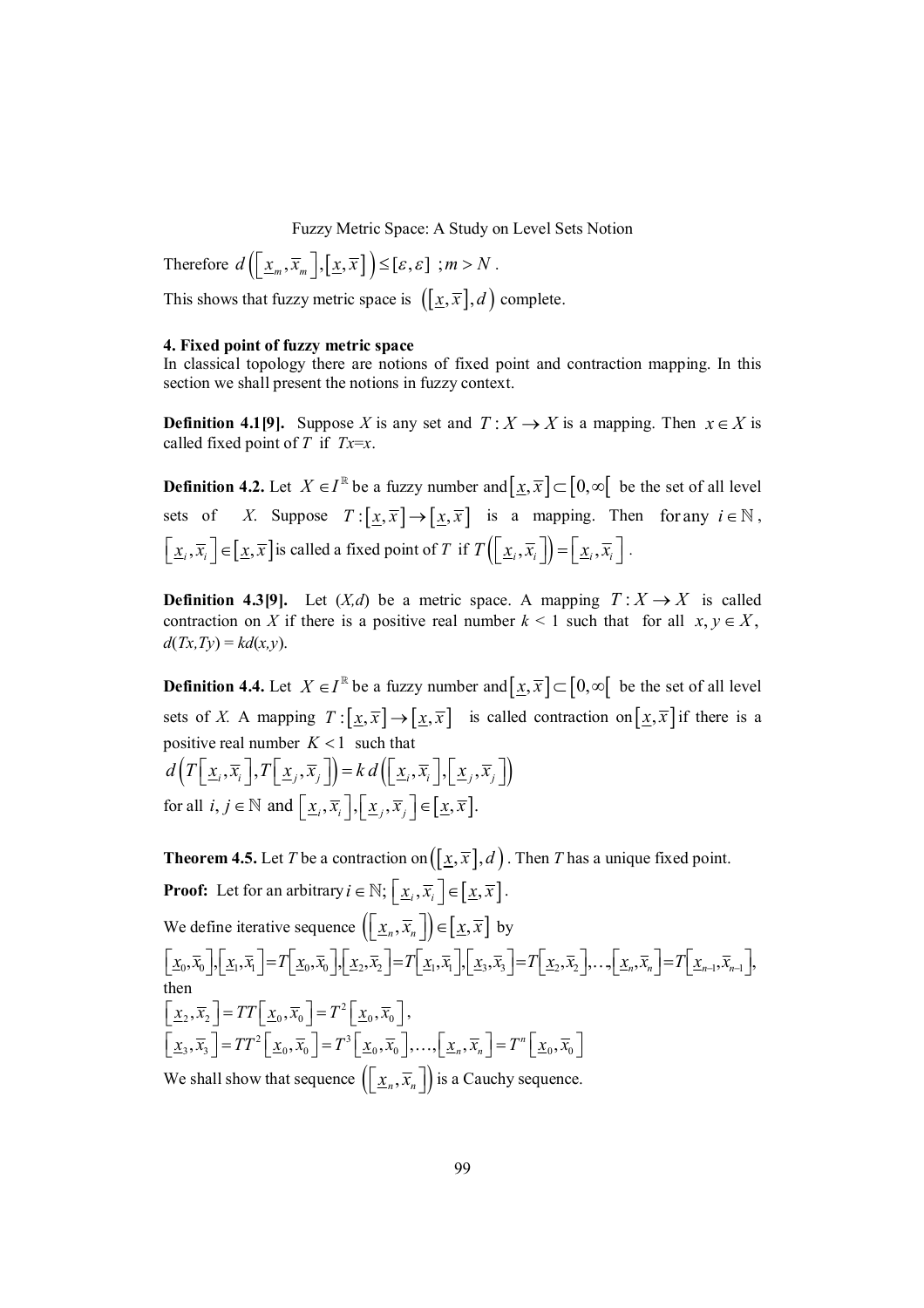If 
$$
n > m
$$
, then  
\n
$$
d\left(\left[\underline{x}_{m+1}, \overline{x}_{m+1}\right], \left[\underline{x}_{m}, \overline{x}_{m}\right]\right) = d\left(T\left[\underline{x}_{m}, \overline{x}_{m}\right], T\left[\underline{x}_{m-1}, \overline{x}_{m-1}\right]\right)
$$
\n
$$
\Rightarrow d\left(\left[\underline{x}_{m+1}, \overline{x}_{m+1}\right], \left[\underline{x}_{m}, \overline{x}_{m}\right]\right) \leq k d\left(\left[\underline{x}_{m}, \overline{x}_{m}\right], \left[\underline{x}_{m-1}, \overline{x}_{m-1}\right]\right)
$$
\n
$$
\Rightarrow d\left(\left[\underline{x}_{m+1}, \overline{x}_{m+1}\right], \left[\underline{x}_{m}, \overline{x}_{m}\right]\right) \leq k^{2} d\left(\left[\underline{x}_{m}, \overline{x}_{m}\right], \left[\underline{x}_{m-2}, \overline{x}_{m-2}\right]\right)
$$
\n
$$
\dots \dots
$$
\n
$$
\Rightarrow d\left(\left[\underline{x}_{m+1}, \overline{x}_{m+1}\right], \left[\underline{x}_{m}, \overline{x}_{m}\right]\right) \leq k^{m} d\left(\left[\underline{x}_{1}, \overline{x}_{1}\right], \left[\underline{x}_{0}, \overline{x}_{0}\right]\right)
$$
\nBy triangle inequality, we obtain for  $n > m$   
\n
$$
\Rightarrow d\left(\left[\underline{x}_{m}, \overline{x}_{m}\right], \left[\underline{x}_{m}, \overline{x}_{m}\right]\right) \leq d\left(\left[\underline{x}_{m}, \overline{x}_{m}\right], \left[\underline{x}_{m+1}, \overline{x}_{m+1}\right]\right) + d\left(\left[\underline{x}_{m+1}, \overline{x}_{m+1}\right], \left[\underline{x}_{m+2}, \overline{x}_{m+2}\right]\right)
$$
\n
$$
+ \dots + d\left(\left[\underline{x}_{n}, \overline{x}_{n}\right], \left[\underline{x}_{n}, \overline{x}_{n}\right]\right) + d\left(\left[\underline{x}_{n}, \overline{x}_{n}\right], \left[\underline{x}_{n}, \overline{x}_{n}\right]\right)
$$
\n
$$
\leq k^{m} d\left(\left[\underline{x}_{0}, \overline{x}_{0}\right], \left[\underline{x}_{1}, \overline{x}\right]\right) + k^{m+1} d\left(\left[\underline{x}_{0}, \overline{x}_{0}\right], \left[\underline{x}_{1}, \over
$$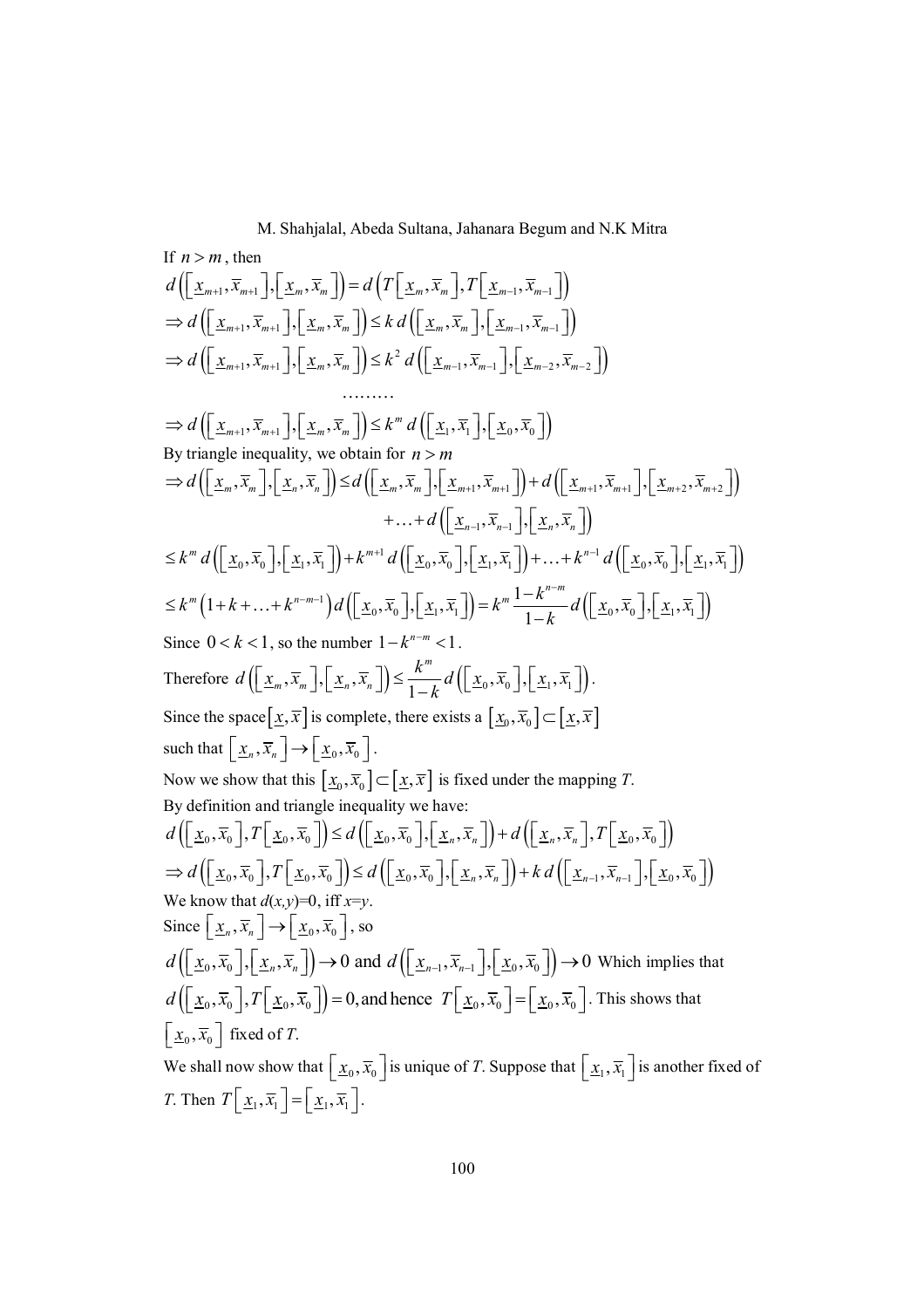Therefore  $d\left(\left[x_0, \overline{x}_0\right], \left[x_1, \overline{x}_1\right]\right) = d\left(T\left[x_0, \overline{x}_0\right], T\left[x_1, \overline{x}_1\right]\right) \leq k d\left(\left[x_0, \overline{x}_0\right], \left[x_1, \overline{x}_1\right]\right)$ Since  $k < 1$ , this implies that  $d\left(\left[\frac{x_0}{x_0}, \overline{x}_0\right], \left[\frac{x_1}{x_1}, \overline{x}_1\right]\right)$ . Hence  $\left[\underline{x}_0, \overline{x}_0\right] = \left[\underline{x}_1, \overline{x}_1\right] \Rightarrow \underline{x}_0 = \underline{x}_1; \overline{x}_0 = \overline{x}_1.$ Thus the proof is complete.

# **4.1. Properties of contrition** *T***:**

**(i)** Limit  $\left[ \underline{x}, \overline{x} \right]$  is a fixed of *T* **(ii)** Fixed of *T* is unique

**Proof 4.1.**

(i) Since *T* is continuous we have  
\n
$$
T[\underline{x}, \overline{x}] = T\left(\lim_{n \to \infty} [\underline{x}_n, \overline{x}_n] \right) = \lim_{n \to \infty} \left( T[\underline{x}_n, \overline{x}_n] \right) = \lim_{n \to \infty} \left( [\underline{Tx}_n, T\overline{x}_n] \right) = \lim_{n \to \infty} [\underline{x}_{n+1}, \overline{x}_{n+1}] = [\underline{x}, \overline{x}]
$$
\nSince the limit of  $(x_{n+1})$  is same as limit of  $(x_n)$ . Thus Limit  $[\underline{x}, \overline{x}]$  is a fixed of *T*.

**(ii)** Fixed of *T* is unique. Let  $\lfloor \underline{x}_0, \overline{x}_0 \rfloor$  is unique of *T*. Suppose that  $\lfloor \underline{x}_1, \overline{x}_1 \rfloor$  is another fixed of *T*. Then  $T\left[\underline{x}_1, \overline{x}_1\right] = \left[\underline{x}_1, \overline{x}_1\right].$ Therefore  $d(T[\underline{x}_0, \overline{x}_0], T[\underline{x}_1, \overline{x}_1]) = d(\overline{[\underline{T}\underline{x}_0, T\overline{x}_0]}, \overline{[\underline{T}\underline{x}_1, T\overline{x}_1]}) = d(\overline{[\underline{x}_0, \overline{x}_0]}, \overline{[\underline{x}_1, \overline{x}_1]})$ Since *T* is contrition mapping for  $0 < k < 1$ .  $d\left(\left.T\left[\right.\underline{x}_{0},\overline{x}_{0}\right],T\left[\right.\underline{x}_{1},\overline{x}_{1}\right]\right)\leq k d\left(\left[\right.\underline{x}_{0},\overline{x}_{0}\right],\left[\right.\underline{x}_{1},\overline{x}_{1}\right]$ Therefore we have  $d\left(\left[\underline{x}_0, \overline{x}_0\right], \left[\underline{x}_1, \overline{x}_1\right]\right) \leq k d\left(\left[\underline{x}_0, \overline{x}_0\right], \left[\underline{x}_1, \overline{x}_1\right]\right)$ , this is possible only when  $d\left(\left[\frac{x}{x_0}, \overline{x}_0\right], \left[\frac{x}{x_1}, \overline{x}_1\right]\right) = 0 \Rightarrow \max\left\{\left|\frac{x}{x_0} - \frac{x}{x_1}\right|, \left|\overline{x}_0 - \overline{x}_1\right|\right\} = 0 \Rightarrow \left|\frac{x}{x_0} - \frac{x}{x_1}\right| = 0, \left|\overline{x}_0 - \overline{x}_1\right| = 0$ Therefore  $\underline{x}_0 = \underline{x}_1, \overline{x}_0 = \overline{x}_1$ . Hence the  $\underline{x}_0, \overline{x}_0$  is unique.

# **5. Example**

# **Example 5.1.**

Let  $\forall r \in [0,1]$ ;  $\left[x\right]^r$ ,  $\left[y\right]^r$ ,  $\left[z\right]^r \in [a,b] \subset [0,\infty[$  and  $\left([a,b],d\right)$  be a fuzzy metric space; and a function  $f:[a,b] \rightarrow [a,b]$  be continuous and differentiable. Then the solution of the equation  $f'(x) \le k < 1$  is unique

**Solution 5.1.** Let  $[x]^r$ ,  $[y]^r$ ,  $[z]^r \in [a, b]$  and  $[x]^r < [z]^r < [y]^r$ . Then we can write by (Lagrange's mean value theorem)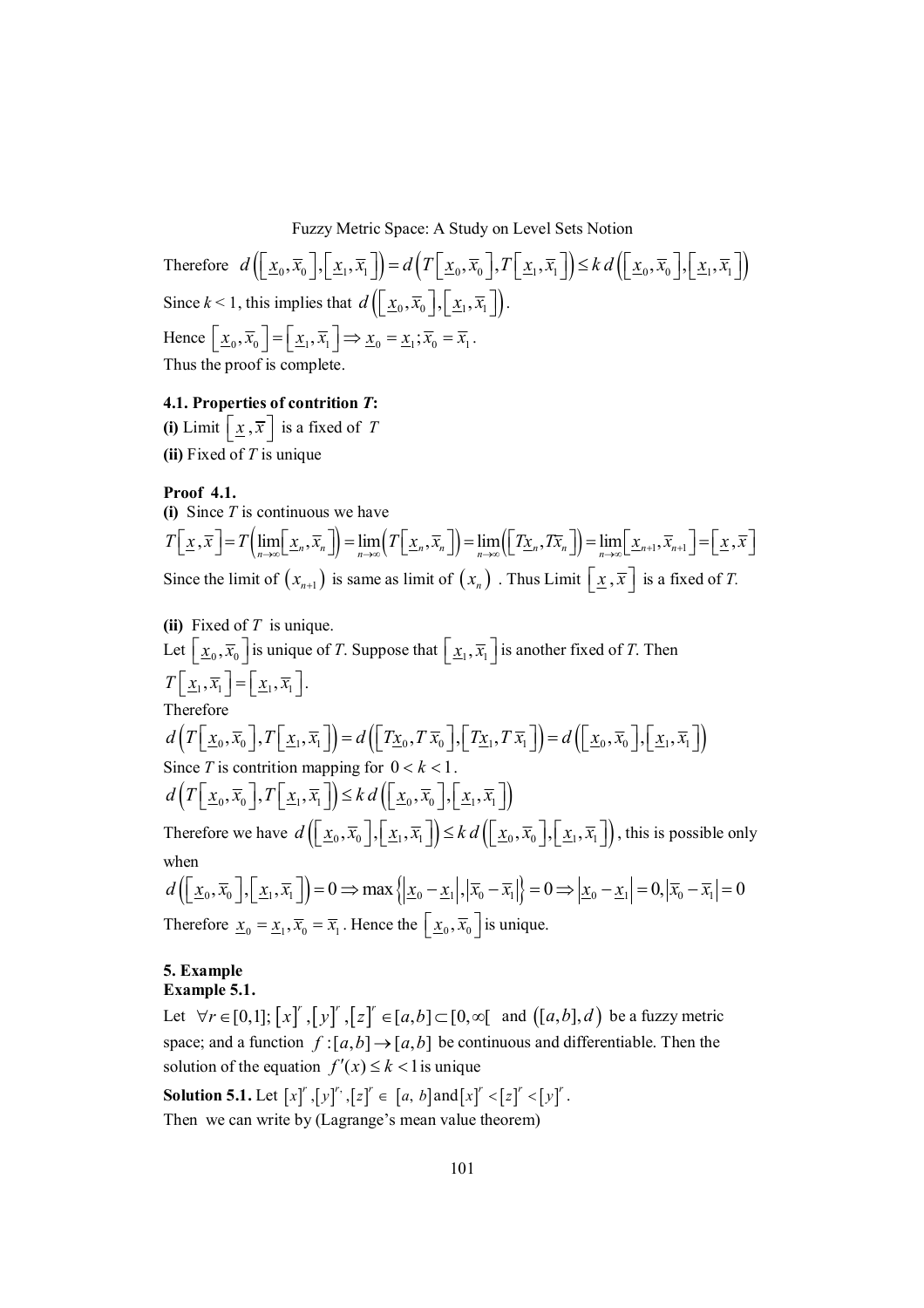$$
\frac{f[x,\overline{x}]-f[y,\overline{y}]}{[x,\overline{x}]-[y,\overline{y}]} = f'([z,\overline{z}])
$$
\n
$$
\Rightarrow \frac{[f(x),f(\overline{x})]-[f(y),f(\overline{y})]}{[x,\overline{x}]-[y,\overline{y}]} = [f'(z),f'(\overline{z})]
$$
\n
$$
\Rightarrow [f(x),f(\overline{x})]-[f(y),f(\overline{y})] = ([x,\overline{x}]-[y,\overline{y}])[f'(z),f'(\overline{z})]
$$
\n
$$
\Rightarrow [f(x)-f(y),f(\overline{x})-f(\overline{y})] = [x-\underline{y}f'(\underline{z}),(\overline{x}-\overline{y})f'(\overline{z})]
$$
\n
$$
\text{Implies } [[f(x)-f(y),f(\overline{x})-f(\overline{y})]] = [[x-\underline{y})f'(\underline{z}),(\overline{x}-\overline{y})f'(\overline{z})]]
$$
\n
$$
\Rightarrow [[f(x)-f(y)],[f(\overline{x})-f(\overline{y})]] = [[x-\underline{y})f'(\underline{z}),[(\overline{x}-\overline{y})f'(\overline{z})]]
$$
\n
$$
\Rightarrow [[f(x)-f(y)],[f(\overline{x})-f(\overline{y})]] = [[x-\underline{y})f'(\underline{z}),[(\overline{x}-\overline{y})f'(\overline{z})]]
$$
\nAs f is contraction mapping onto itself.  
\nthen 
$$
[[x-\underline{y}],|\overline{x}-\overline{y}]] = [[x-\underline{y}||f'(\underline{z}),|\overline{x}-\overline{y}||f'(\overline{z})]]
$$
\n
$$
\Rightarrow [[x-\underline{y}],|\overline{x}-\overline{y}]] \leq [[x-\underline{y}][x',|\overline{x}-\overline{y}][f'(\overline{z})]]
$$
\n
$$
\Rightarrow [[x-\underline{y}],|\overline{x}-\overline{y}]] \leq [[x-\underline{y}][x',|\overline{x}-\overline{y}][f'(\overline{z})]]
$$
\n
$$
\Rightarrow [[x-\underline{y}],|\overline{x}-\overline{y}]] \leq [[x,\underline{y}],|\overline{x}-\overline{y}][\overline{x}-\overline{y}][\overline{x}]\text{ (as there are }k \geq 1.
$$
\n<math display="block</math>

Therefore the solution of the given equation is unique.

#### **6. Conclusion**

In the present work, properties of metric space i.e. limit, sequence and completeness are discussed in Level sets notion. The contraction of fuzzy metric space is defined, and further the existences and uniqueness are shown with an example.